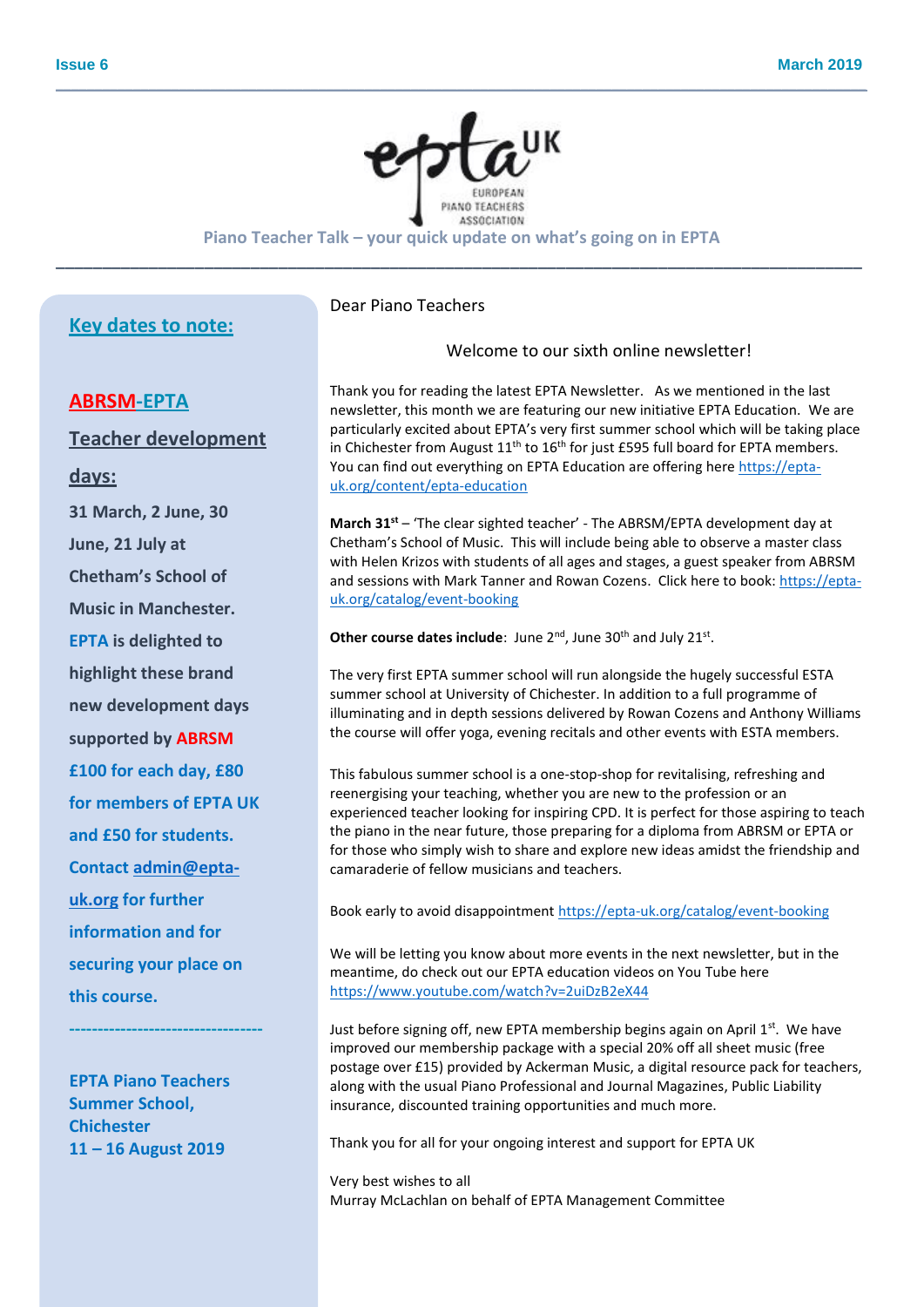*Please send us feedback, news and ideas for teaching and piano playing on our EPTA Facebook and Twitter pages or on the Pianodao site. We are very grateful to Andrew Eales for featuring the newsletter on Pianodao.* 

# **Thoughts on musical festivals by Kathryn Page**

As a child from the age of 7 I took part in many local music festivals around Buckinghamshire and London. I still vividly remember the adjudicators and many classes I performed in. There were always lots of other pianists I knew, either students of my own teacher, from my school or from other festivals. The opportunities to perform in a friendly and familiar setting was always enjoyable and I eagerly looked forward to the chance to play solo piano, duet, viola and singing - the friendly cow song especially!

As a mother I have enjoyed watching my children play in festivals - if sometimes being rather nervous myself! Having the chance to go along to a festival for a day and play in many different classes, listen to other musicians and receive friendly encouraging feedback has been invaluable in their musical development.

Now I also have the privilege to be an adjudicator myself - a role which I absolutely love. As I listen to performers both young and not so young I appreciate the amount of dedication and hard work from both student and teacher. Being able to offer a positive and happy atmosphere is so important to all the performers and I value being able to help towards this experience. Festivals provide a supportive platform for all musicians - both experienced and novice. The range of classes available are extensive and offer something for everyone. The festival format allows adjudicators to be creative in their support of each performer. At a recent festival one child was unable to end their performance due to a sudden attack of nerves. At the end of the class when summing up we were able to play the piece together as a duet from beginning to end to which they received a huge round of applause from the audience. The chance to engage with everyone in the room during a class, to enjoy mass participation in the form of conducting, singing and dancing all help to make the festival experience a very happy and positive one.

**Do check out music festivals in your area**, you can find out about many here: The British and International Federation of Festivals has events listed on their website. <http://www.federationoffestivals.org.uk/>

# **How to motivate the demotivated student** - by Amy Wakefield

Lack of motivation in our students is a problem that all teachers of piano can expect to encounter at some point in their practice, so it seems important to develop strategies for tackling it. First of all I think it is important to consider - what is the root of the problem? Why does this pupil appear to lack motivation? Of course, there can be many factors in a pupil's life that can affect their performance for example when a pupil doesn't seem to be applying themselves with enthusiasm in the lesson, one should always consider 'what could have happened in this individual's day?' I personally have experienced a number of situations where pupils have been bullied at school or are suffering from difficult circumstances at home or even (I find this only too regularly!) feeling pressured and 'over worked' by statutory examinations or demanding extra-curricular activities. In tandem with this, it is worth reflecting on whether they decided to learn the piano themselves or alternatively did so under duress, perhaps as a consequence of parental whim or ambition. Being a piano teacher requires a great deal of understanding and above all I always make it very clear to the pupil that their decision to study the instrument should be exactly that – their own.

*Mutatis mutandis*, I find that if all is well with the pupil's lifestyle and general motivation, then this will also be reflected in their playing. If that is not happening, I have to ask myself- what could I be doing differently?

- **Clear long term and short term goals** and at the very least a conversation with pupils (if appropriate, parents too) should occur regularly to find out what is that they want to achieve on the piano, enabling teacher and student to formulate short and realistic targets.
- I also feel that it isn't enough to simply ask them what kind of music they wish to play. **Rather, one should also seek to educate pupils about different musical styles**. Sometimes it can be highly effective to say 'how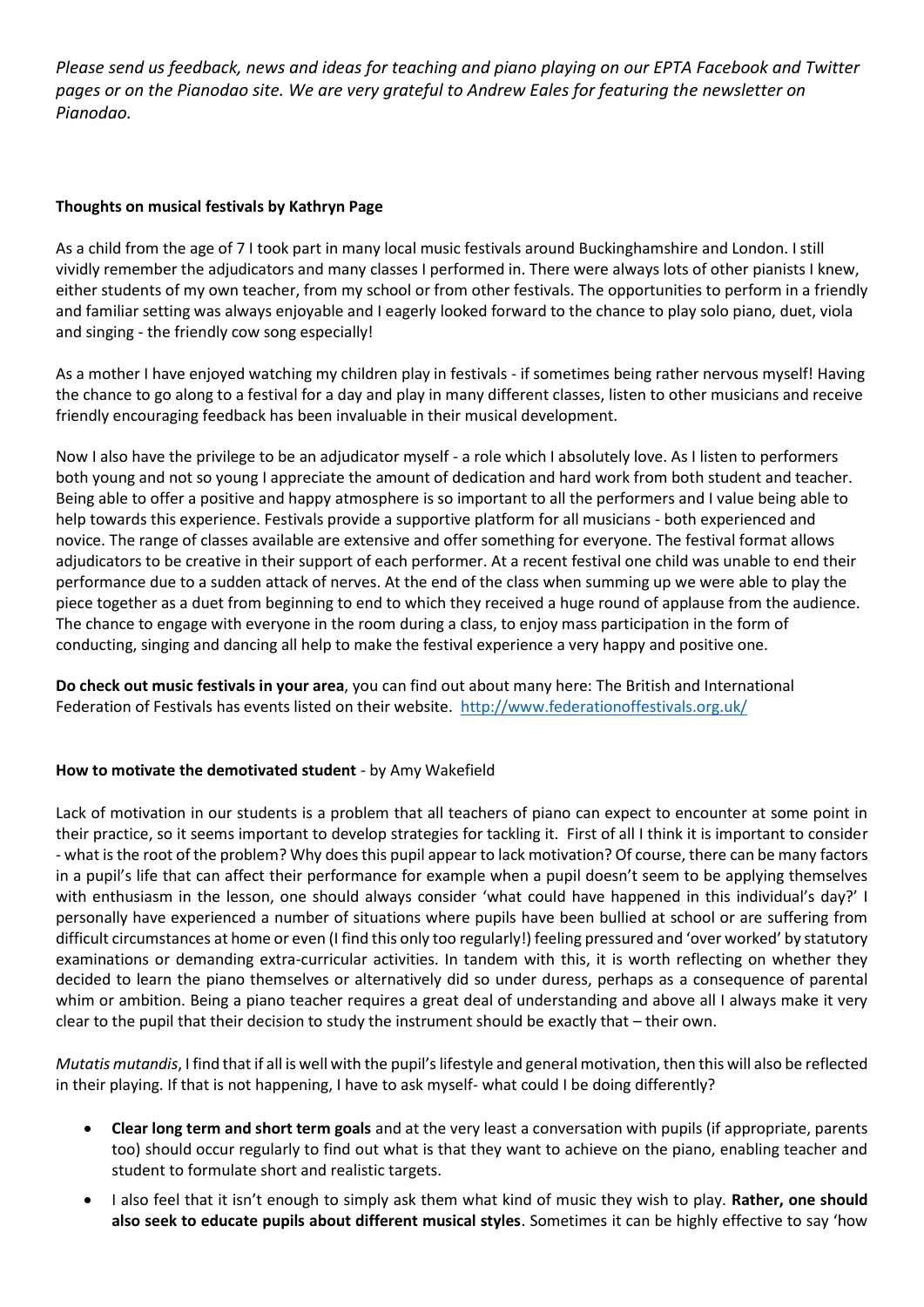about we play one piece of music which I choose and one that you choose'; this means that pupils feel they are learning something that they have themselves selected and are thereby in charge of their learning, while at the same time we as professionals can guide them by choosing pieces which we know will develop them as a musician. Sometimes, maybe in the case of a transfer pupil, the student's prior knowledge is not thorough enough; it may well be that they have not completed enough music theory along the way or they are not connecting their sight-reading skills with the performative aspect of the learning process and this can mean that mastering their pieces takes a long time!

It is up to us to diagnose these problems and find a way to help pupils make links between the different components of learning so that they can progress at a pleasing rate. Of course this may take time, patience and lots of encouragement. Luckily, in my experience these are qualities most piano teachers have in great abundance!

**Fellowship feature - Nadia and Sue are the two fellowship members of EPTA UK. With over a 100 years teaching experience between them, they share their wealth of experience to EPTA members through the fellowship feature appearing in various issues of the newsletter throughout the year.**

**EPTA Fellowship feature:** *This article has been written by one of just two EPTA fellowship holders, Nadia Lasserson. With Over 40 years supporting the charity, many decades piano teaching and daughter of the founder Carola Grindea, Nadia shares her experiences of the value of ensemble playing to motivate students. Nadia currently teaches piano at the Junior departments of the Royal College, Trinity as well as at James Allens Girls' School (JAGS) and privately.*

## **Piano needn't be lonely by Nadia Lasserson**

## **The value of tradition ……..**

Last night I took all my students to perform in piano ensembles at Steinway's showroom in central London. This all began in 1990 when my school pupils had to play on one piano and one electric keyboard so the annual trip gave them a taste of real pianos with beautiful tones. My school now has a brand new Music School with two grand pianos in the Concert Hall and I suggested that there was no longer a need to trek to town but the senior girls begged me not to stop the Steinway experience.

Last night certainly proved all the hard work to be of great value to each pupil. They all loved the occasion and gave of their best leaving with big smiles on their faces after being allowed to play on all the pianos in the showroom.

## **The value of ensembles …..**

The great advantage of performing in ensembles is that each pupil has to listen very carefully in order to blend and balance with their partners. They learn the art of accompanying sensitively in allowing the player with the main melody to be in the fore, they learn how to play out if the music requires, they develop their rhythmic awareness by always listening and having to quickly adapt if a player has jumped ahead, in order to keep the ensemble together. They learn the art of starting together and one person giving the lead, they also need to practise finishing together. They develop precision of touch and finger control to enable work on tonal qualities.

It is always a good idea to provide repertoire that is of an easier level than their present standard of playing in order to enable them to concentrate on all of the above and to play with musical sensitivity without having to struggle with technical demands beyond their current capabilities. In a strange way, playing and practising ensembles together improves sight-reading as the students begin to follow the other parts of the score while playing and also become more familiar with different rhythmic patterns which can then be applied in sight-reading examination tests. After all, sight-reading is only stored memory. The main advantage of playing in groups is that no one person can ever stop to repeat a wrong note and is always forced to keep going, regardless of what has passed.

## **The value of being together …..**

Playing together in ensembles is always so much more fun than performing alone and far less frightening. Students are so happy together in a group and they practise their own parts most conscientiously for fear of letting down their partners and friends. As all teachers know, practice leads to more motivation and that leads to more practice